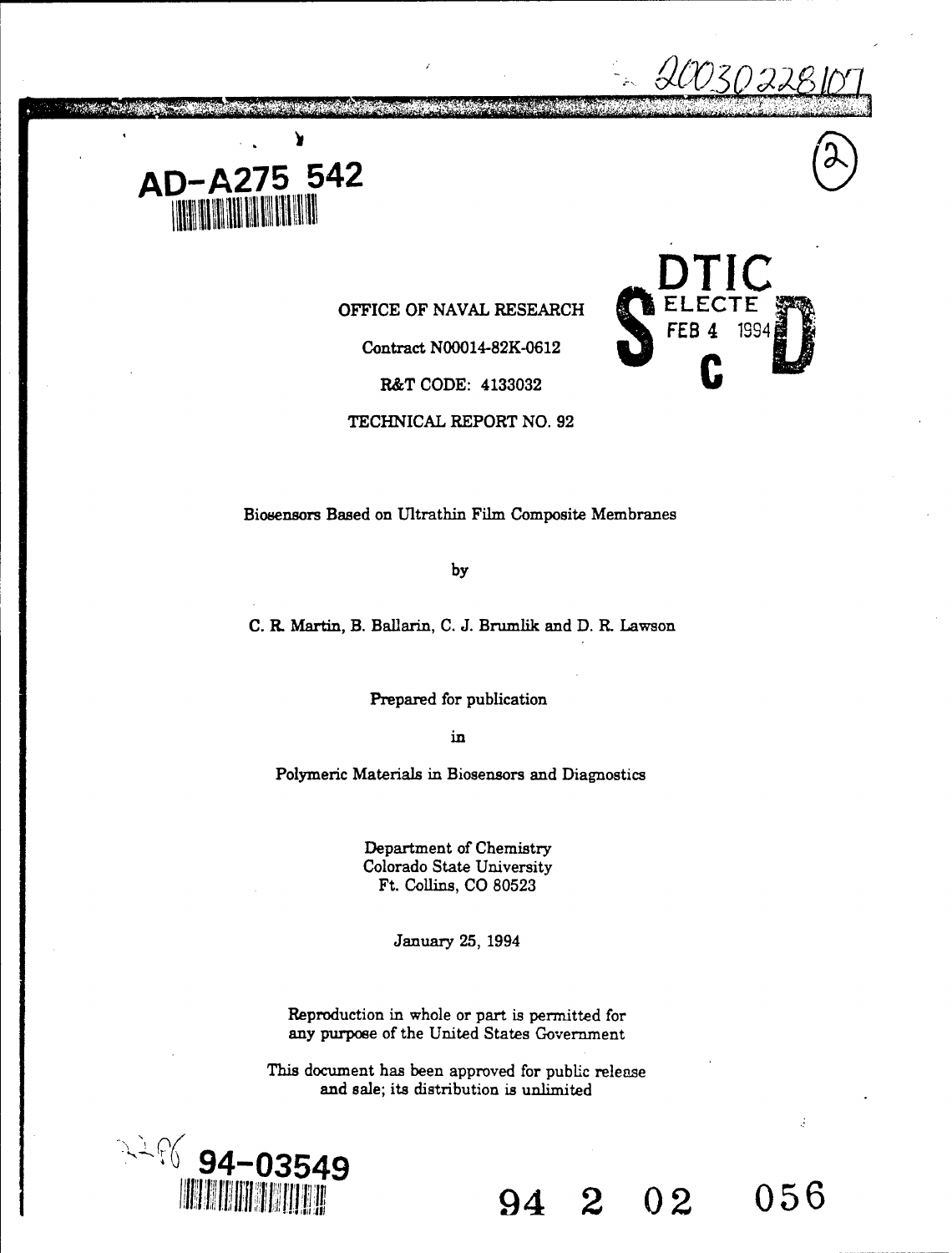| REPORT DOCUMENTATION PAGE                                                                                                                                                                                                                                                                                                                                                                                                                                                                                                                                                                                                                                                                                                                                                                                                                                                                                                                                                                                                                     | ماعا بالمرعوف التحققاء<br>OMB No. 0704-0188                |
|-----------------------------------------------------------------------------------------------------------------------------------------------------------------------------------------------------------------------------------------------------------------------------------------------------------------------------------------------------------------------------------------------------------------------------------------------------------------------------------------------------------------------------------------------------------------------------------------------------------------------------------------------------------------------------------------------------------------------------------------------------------------------------------------------------------------------------------------------------------------------------------------------------------------------------------------------------------------------------------------------------------------------------------------------|------------------------------------------------------------|
| Public reborting burden for this collection of information is estimated to average. I hour bey response, including the time for reviewing instructions, searching easting data sources<br>zathering and maintaining the data needed, and completing and reviewing the collection of information. Send comments regarding this builden estimate or any other aspect of this<br>collection of information, including suggestions for reducing this burgen, for Nashington Headquarters Services, Directorate for information Operations and Reports, 1215 Lefferson<br>Davis Highway, Suite 1204. Arrington, 24, 22202-4302, and to the Office of Management and Budget, Paperwork Reduction Project (0704-0198), Washington, DC 20503.                                                                                                                                                                                                                                                                                                         |                                                            |
| 2. REPORT DATE<br>1. AGENCY USE ONLY (Leave blank)<br>3. REPORT TYPE AND DATES COVERED<br>Jan. 25, 1994<br>Interim                                                                                                                                                                                                                                                                                                                                                                                                                                                                                                                                                                                                                                                                                                                                                                                                                                                                                                                            |                                                            |
| 4. TITLE AND SUBTITLE                                                                                                                                                                                                                                                                                                                                                                                                                                                                                                                                                                                                                                                                                                                                                                                                                                                                                                                                                                                                                         | 5. FUNDING NUMBERS                                         |
| Biosensors Based on Ultrathin Film Composite Membranes                                                                                                                                                                                                                                                                                                                                                                                                                                                                                                                                                                                                                                                                                                                                                                                                                                                                                                                                                                                        | Contract                                                   |
|                                                                                                                                                                                                                                                                                                                                                                                                                                                                                                                                                                                                                                                                                                                                                                                                                                                                                                                                                                                                                                               | $N00014 - 82K - 0612$                                      |
|                                                                                                                                                                                                                                                                                                                                                                                                                                                                                                                                                                                                                                                                                                                                                                                                                                                                                                                                                                                                                                               |                                                            |
| 6. AUTHOR(S)<br>C. R. Martin, B. Ballarin, C. J. Brumlik and D. R. Lawson                                                                                                                                                                                                                                                                                                                                                                                                                                                                                                                                                                                                                                                                                                                                                                                                                                                                                                                                                                     |                                                            |
|                                                                                                                                                                                                                                                                                                                                                                                                                                                                                                                                                                                                                                                                                                                                                                                                                                                                                                                                                                                                                                               |                                                            |
|                                                                                                                                                                                                                                                                                                                                                                                                                                                                                                                                                                                                                                                                                                                                                                                                                                                                                                                                                                                                                                               |                                                            |
| 7. PERFORMING CRGANIZATION NAME(S) AND ADDRESS(ES)                                                                                                                                                                                                                                                                                                                                                                                                                                                                                                                                                                                                                                                                                                                                                                                                                                                                                                                                                                                            | <b>8. PERFORMING ORGANIZATION</b>                          |
| Dr. Charles R. Martin                                                                                                                                                                                                                                                                                                                                                                                                                                                                                                                                                                                                                                                                                                                                                                                                                                                                                                                                                                                                                         | REPORT NUMBER                                              |
| Department of Chemistry                                                                                                                                                                                                                                                                                                                                                                                                                                                                                                                                                                                                                                                                                                                                                                                                                                                                                                                                                                                                                       |                                                            |
| Colorado State University                                                                                                                                                                                                                                                                                                                                                                                                                                                                                                                                                                                                                                                                                                                                                                                                                                                                                                                                                                                                                     |                                                            |
| Fort Collins, CO 80523                                                                                                                                                                                                                                                                                                                                                                                                                                                                                                                                                                                                                                                                                                                                                                                                                                                                                                                                                                                                                        | ONR TECHNICAL REPORT #92                                   |
|                                                                                                                                                                                                                                                                                                                                                                                                                                                                                                                                                                                                                                                                                                                                                                                                                                                                                                                                                                                                                                               |                                                            |
| 9. SPONSORING/MONITORING AGENCY NAME(S) AND ADDRESS(ES)                                                                                                                                                                                                                                                                                                                                                                                                                                                                                                                                                                                                                                                                                                                                                                                                                                                                                                                                                                                       | 10. SPONSORING / MONITORING<br><b>AGENCY REPORT NUMBER</b> |
| Office of Naval Research                                                                                                                                                                                                                                                                                                                                                                                                                                                                                                                                                                                                                                                                                                                                                                                                                                                                                                                                                                                                                      |                                                            |
| 800 North Quincy Street                                                                                                                                                                                                                                                                                                                                                                                                                                                                                                                                                                                                                                                                                                                                                                                                                                                                                                                                                                                                                       |                                                            |
| Arlington, VA 22217                                                                                                                                                                                                                                                                                                                                                                                                                                                                                                                                                                                                                                                                                                                                                                                                                                                                                                                                                                                                                           |                                                            |
|                                                                                                                                                                                                                                                                                                                                                                                                                                                                                                                                                                                                                                                                                                                                                                                                                                                                                                                                                                                                                                               |                                                            |
|                                                                                                                                                                                                                                                                                                                                                                                                                                                                                                                                                                                                                                                                                                                                                                                                                                                                                                                                                                                                                                               | <b>12b. DISTRIBUTION CODE</b>                              |
| 12a. DISTRIBUTION / AVAILABILITY STATEMENT<br>Reproduction in whole or part is permitted for any purpose<br>of the United States Government. This document has been<br>approved for public release and sale; its distribution is<br>unlimited.                                                                                                                                                                                                                                                                                                                                                                                                                                                                                                                                                                                                                                                                                                                                                                                                |                                                            |
| 13. ABSTRACT (Maximum 200 words)<br>This paper introduces a new approach for designing chemical sensors. This approach<br>is based on a concept borrowed from the membrane-based separations area -- ultra-<br>thin film composite membranes. Ultrathin film composite membranes consist of an<br>ultrathin (less than ca. 100 nm-thick) polymer skin coated onto the surface of a<br>microporous support membrane. These composite membranes have made a tremendous<br>impact on the field of membrane-based separations because they can offer high<br>permeate flux without sacrificing chemical selectivity. These two qualities (high<br>permeate flux and high chemical selectivity) are also required in polymeric<br>barrier layers in chemical sensors. Therefore, the ultrathin film composite<br>membrane concept should be applicable to sensor design. In this paper we present<br>proof of this concept by showing the response characteristics of a prototype<br>glucose sensor based on an ultrathin film composite membrane. |                                                            |
| <b>14. SUBJECT TERMS</b>                                                                                                                                                                                                                                                                                                                                                                                                                                                                                                                                                                                                                                                                                                                                                                                                                                                                                                                                                                                                                      | <b>15. NUMBER OF PAGES</b>                                 |
| Sensors, glucose sensors, ultrathin films                                                                                                                                                                                                                                                                                                                                                                                                                                                                                                                                                                                                                                                                                                                                                                                                                                                                                                                                                                                                     | 20<br><b>16. PRICE CODE</b>                                |
| 17. SECURITY CLASSIFICATION<br>18. SECURITY CLASSIFICATION<br>19. SECURITY CLASSIFICATION                                                                                                                                                                                                                                                                                                                                                                                                                                                                                                                                                                                                                                                                                                                                                                                                                                                                                                                                                     | 20. LIMITATION OF ABSTRACT                                 |
| OF REPORT<br>OF THIS PAGE.<br>OF ABSTRACT<br>UNCLASSIFIED                                                                                                                                                                                                                                                                                                                                                                                                                                                                                                                                                                                                                                                                                                                                                                                                                                                                                                                                                                                     |                                                            |

 $\vec{r}$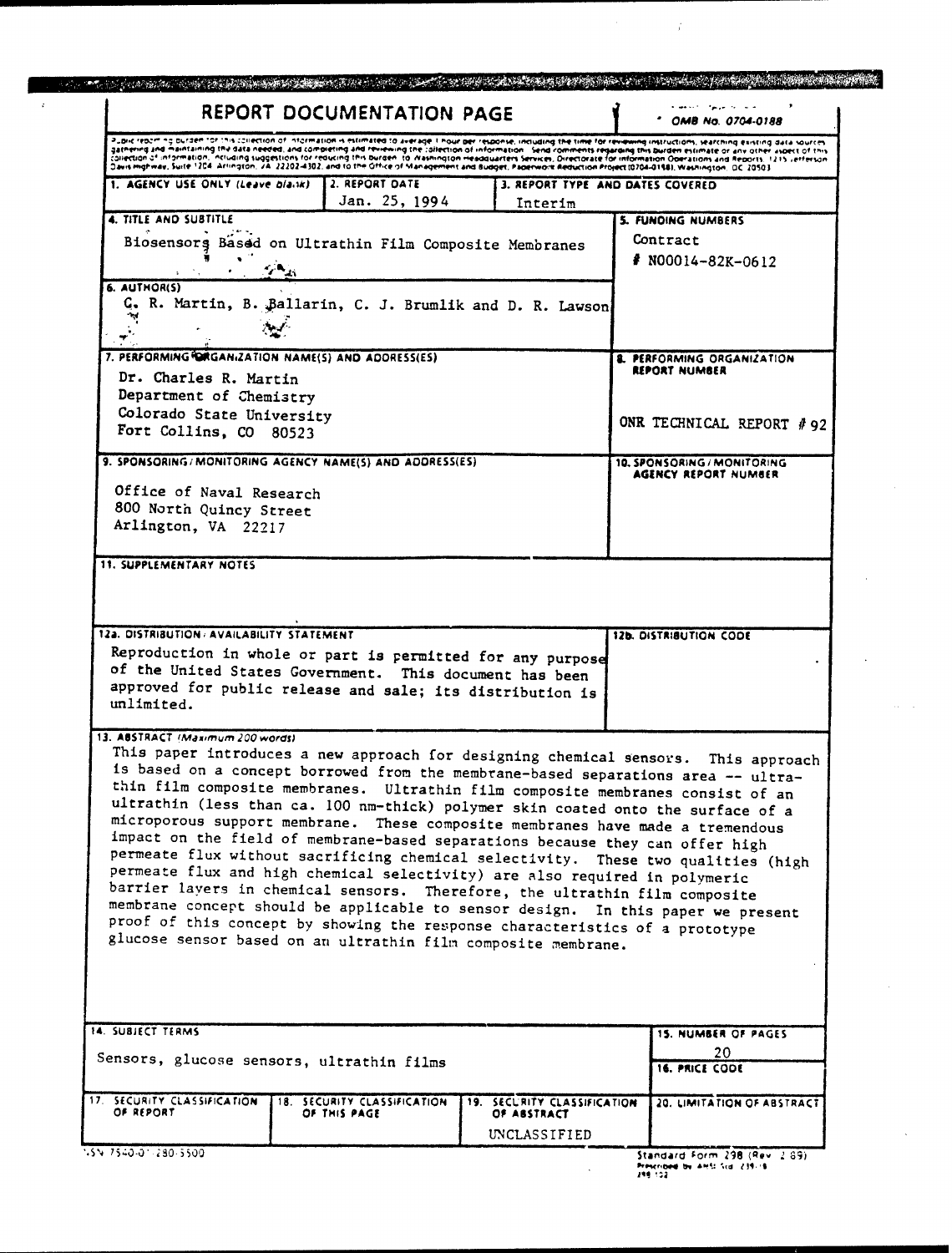DTIC QUALITY INSPECTED **5** 

Accesion For NTIS CRA&I Biosensors Based on Ultrathin Film Composite Membranes<sup>OTIC</sup> TAB 'nannounced Q<br>...stification

Charles **R.** Martin, Barbara Ballarin, Charles Brumlik and Del R. Lawson

**Department of Chemistry** Colorado State University f, **I** •c,\*or**.** Fort Collins, CO 80523

| wson |                |                           |  |
|------|----------------|---------------------------|--|
|      | eistribution [ |                           |  |
|      |                | <b>Availability Codes</b> |  |
|      | Dist           | Avail and for<br>Special  |  |
|      |                |                           |  |
|      |                |                           |  |

φ  $\Box$ 

This paper introduces a new approach for designing chemical sensors. This approach is based on a concept borrowed from the membrane-based separations area - ultrathin film composite membranes. Ultrathin film composite membranes consist of an ultrathin (less than ca. 100 m-thick) polymer skin coated onto the surface of a microporous support membrane. These composite membranes have made a tremendous impact on the field of membrane-based separations because they can offer high permeate flux without sacrificing chemical selectivity. These two qualities (high permeate flux and high chemical selectivity) are also required in polymeric barrier layers in chemical sensors. Therefore, the ultrathin film composite membrane concept should be applicable to sensor design. In this paper we present proof of this concept by showing the response characteristics of a prototype glucose sensor based on an ultrathin film composite membrane.

## Introduction

We introduce a new and general approach for designing chemical sensors. This approach is based on a concept borrowed from the membrane-based separations area **(1)** - ultrathin film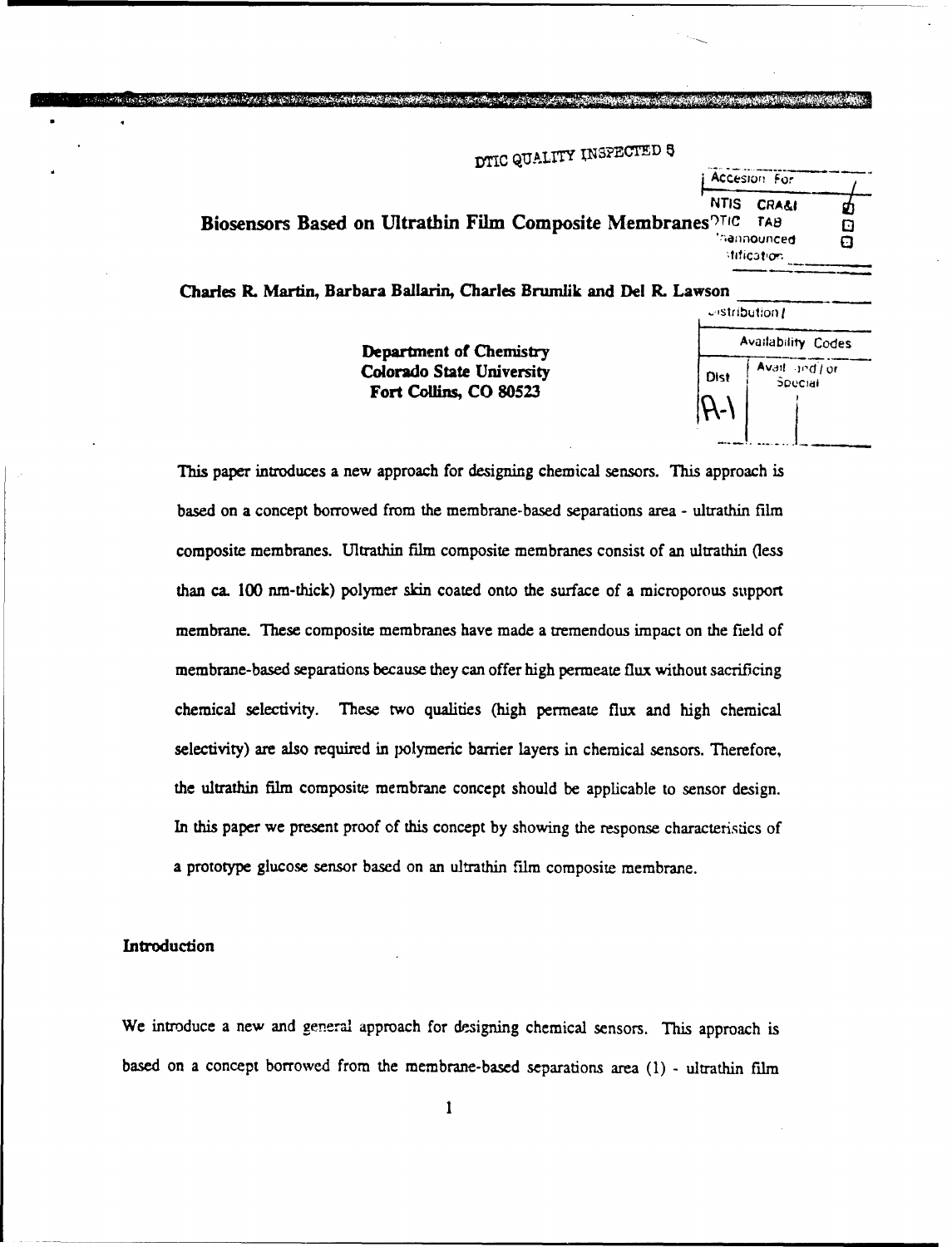$\alpha$ ,  $\alpha$  composite membranes (2-7). Sensors based on such composite membranes should have a number  $C$  of potential advantages including fast response time, simplicity of construction, and applicability to a number of molecular recognition chemistries and signal transductin schemes. In order to demonstrate the feasibility of this new approach for sensor design, we have prepared and evaluated a prototype electrochemical glucose sensor. This particular sensor was chosen to demonstrate the feasibility of this new sensor-design concept because the molecular recognition and signal transduction chemistries are well established (8-11). A number of other sensing schemes (12-16) could, however, have been chosen.

#### **Concepts**

The development of ultrathin film composite membranes was one of the most important breakthroughs in the membrane-separations area (2-5). Such composites consist of an ultrathin (less than ca. 100 nm-thick) chemically-selective "skin" bonded to the surface of a microporous support membrane (3-6). The desired chemical separation occurs within the ultrathin skin and the thinness of this skin insures that the flux of permeate across the membrane is high. The microporous support provides the requisite mechanical strength. Ultrathin film composite membranes can provide high chemical sclectivity, high permeate flux, and good mechanical strength. This combination of properties would be impossible to achieve in a homogeneous membrane (3-5).

In general, barrier layers in sensors must provide some degree of chemical selectivity, yet must also allow for high rates of analyte flux (so as to minimize sensor response time). These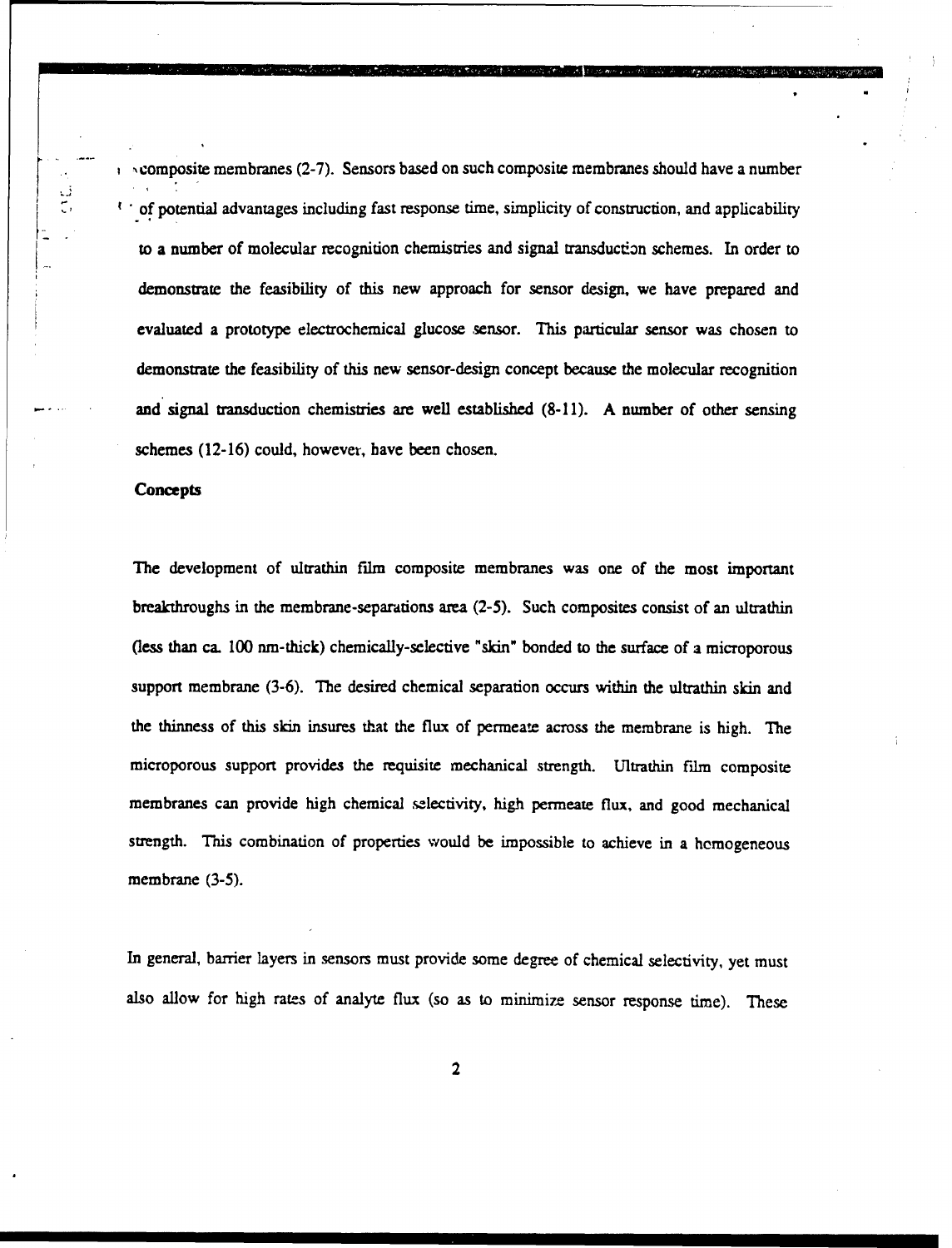membrane requirements (high selectivity and high flux) are identical to the requirements in the membrane separations area (1). Hence, if ultrathin film composites are ideal in this area, these composites should also be ideally-suited for sensor applications.

Two general types of sensors based on ultrathin thin film composites can be conceptualized. These sensor-types are differentiated by the degree of selectivity required of the composite membrane. The first, and experimentally more difficult, type would be based on a membrane which has molecular specificity for the analyte species. That is, in this type of sensor, moleculerecognition chemistry would be built into the ultrathin film such that only the analyte molecule is extracted and transported by the composite membrane. The second, and experimentally easier, sensor type would be based on an ultrathin film which provides some rudimentary form of selectivity only (i.e. passes small molecules but not large molecules or neutral molecules but not charged molecules, etc.). This "prefilter" membrane would transport the analyte molecules into an internal sensing solution which would contain the molecule recognition chemistry and the transducer for translating this chemistry into a measurable electrical signal.

The prototype glucose sensor described here is an electrochemical example of a "prefilter" membrane device. The internal sensing solution contains glucose oxidase, an electron-transfer mediator (ferrocene-carboxylate, FcC), and a working, reference, and counter electrode (Figure **1).** When glucose enters this inner solution (from the analyte solution), it is oxidized by the glucose oxidase; this oxidation process leaves the flavin adenine dinucleotide (FAD) cofactor associated with the enzyme in its reduced state  $(FADH<sub>2</sub>)$  (17).  $FADH<sub>2</sub>$  is reoxidized by the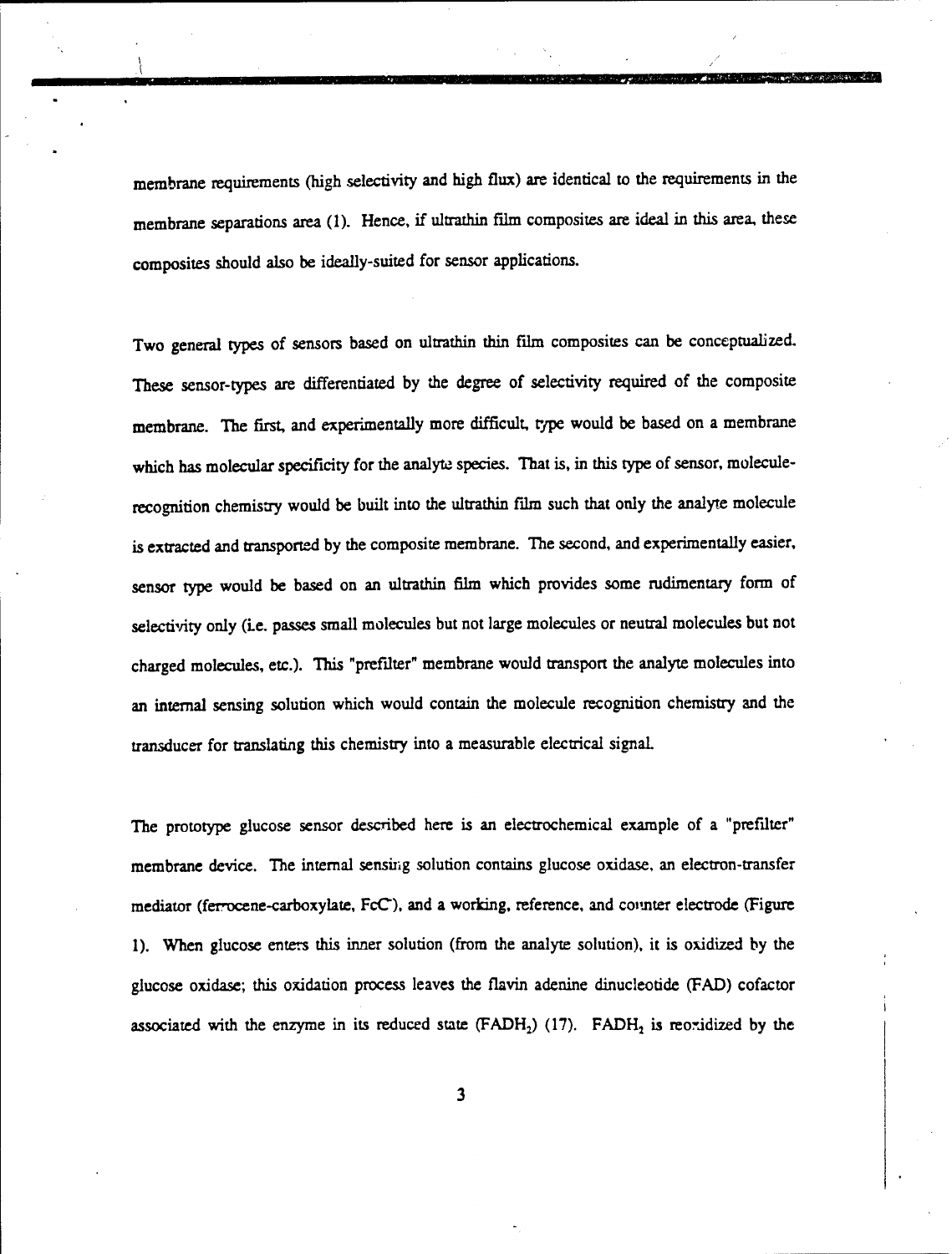oxidized form of the mediator. Note that the mediator is present within the device in its reduced form. The oxidized form is generated by scanning the working electrode potential through the mediator oxidation wave. When no  $FADH<sub>2</sub>$  is present (i.e. no glucose in the analyte solution), a normal diffusional voltammogram is obtained (see Figure 2, curve A). When  $FADH<sub>2</sub>$  is present, the oxidized mediator generated, oxidizes the FADH<sub>2</sub>; the mediator, in turn, gets rereduced. This causes the mediator wave to adopt a characteristic catalytic shape (8,11,17) (Figure 2, curve B). The difference between the maximium currents in the catalytic (with glucose) and diffusional (no glucose) waves is proportional to the concentration of glucose in the analyte solution. This recognition and transduction chemistry is well known and has been incorporated into other prototype glucose sensors (8,17).

# Experimental

Device Fabrication. The support membrane for the ultrathin film composite was an Anopore (Alltech Associates) microporous alumina filter, these membranes are 55  $\mu$ m thick, contain linear, cylindrical, 250 nm-diameter pores and are ca. 65 % porous (18). One face of the membrane was rendered e'-ctronically conductive by sputtering (19,20) an Au film (20-30 nmthick) across the membrane surface. This Au film served as the working electrode; electrical contact was made by using Ag-epoxy to attach a Cu wire to the Au surface (19) (Figure 1). This Au film is too thin to block the pores at the membrane surface (5,21); this is important because analyte must pass through the membrane into the internal sensing solution (Figure i).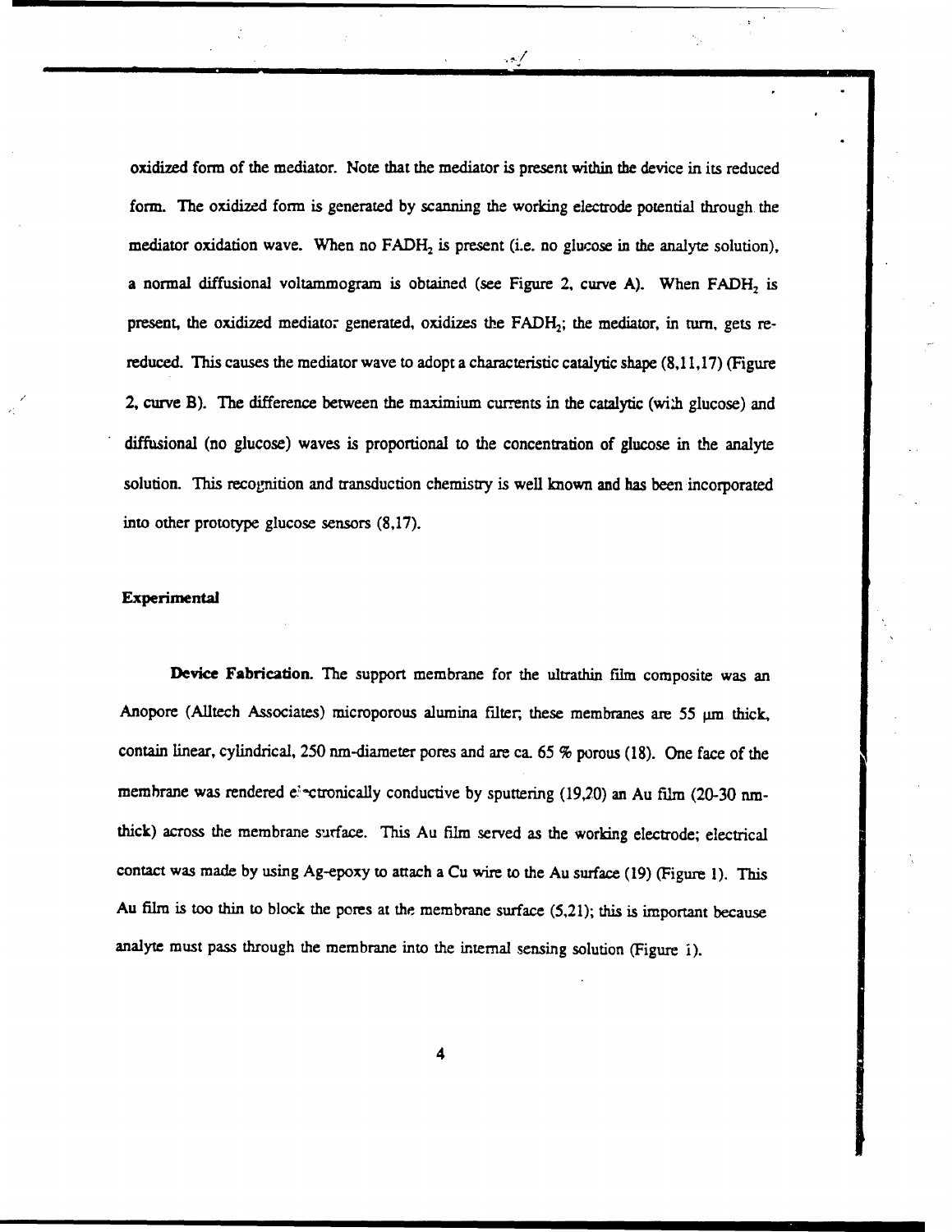The surface of the membrane opposite to the Au film was then coated with an ultrathin (ca. 50 nm) skin of a poly(dimethylsiloxane); this was accomplished by using a novel interfacial polymerization method developed in these laboratories (22). Briefly, the alumina support membrane is placed on a wet filter paper, which acts as a source of water vapor. The upper face of the membrane is then exposed to dimethlydichlorosilane vapor. This causes a thin skin of poly(dimethylsiloxane) to form across the upper surface of the membrane. The films used in the sensors described here were on the order of 50 nm in thickness.

We have found that in sensors based on this simple homopolymer, the mediator, FcC, leaches from the internal solution into the analyte solution. In order to mitigate this problem, the films were subsequently cross-linked and sulfonated. Cross-linking was accomplished by exposing the film to a 5  $\%$  (v/v) solution of trichloromethylsilane, in ethanol. Sulfonation was accomplished by exposing the film to a 2 % (v/v) solution of 2- $(4-)$ chlorosulfonylphenyl)ethyltrimethoxy silane, also in ethanol. These silanes attack the ends of the homopolymer chains and thus introduce the desired chemical functionality into the polymer film. The details of these materials science aspects of this sensor will be discussed in a future paper (22).

Finally, the Au/Anopore/polymer composite membrane was glued to the end of a glass tube (LD. = 0.64 cm), which forms the body of the sensor (Figure **1).** The internal solution - a small volume of pH 7.0 phosphate buffer (0.05 M) containing 200 units per mL of glucose oxidase (Sigma; Type VII) and saturated (ca. 3 mM) with FcC - was then added. A Ag/AgCl reference and gold wire counter electrode were immersed within this internal solution (Figure **1).** As indicated in Figure **1,** one of the beauties of this new approach for making sensors is that a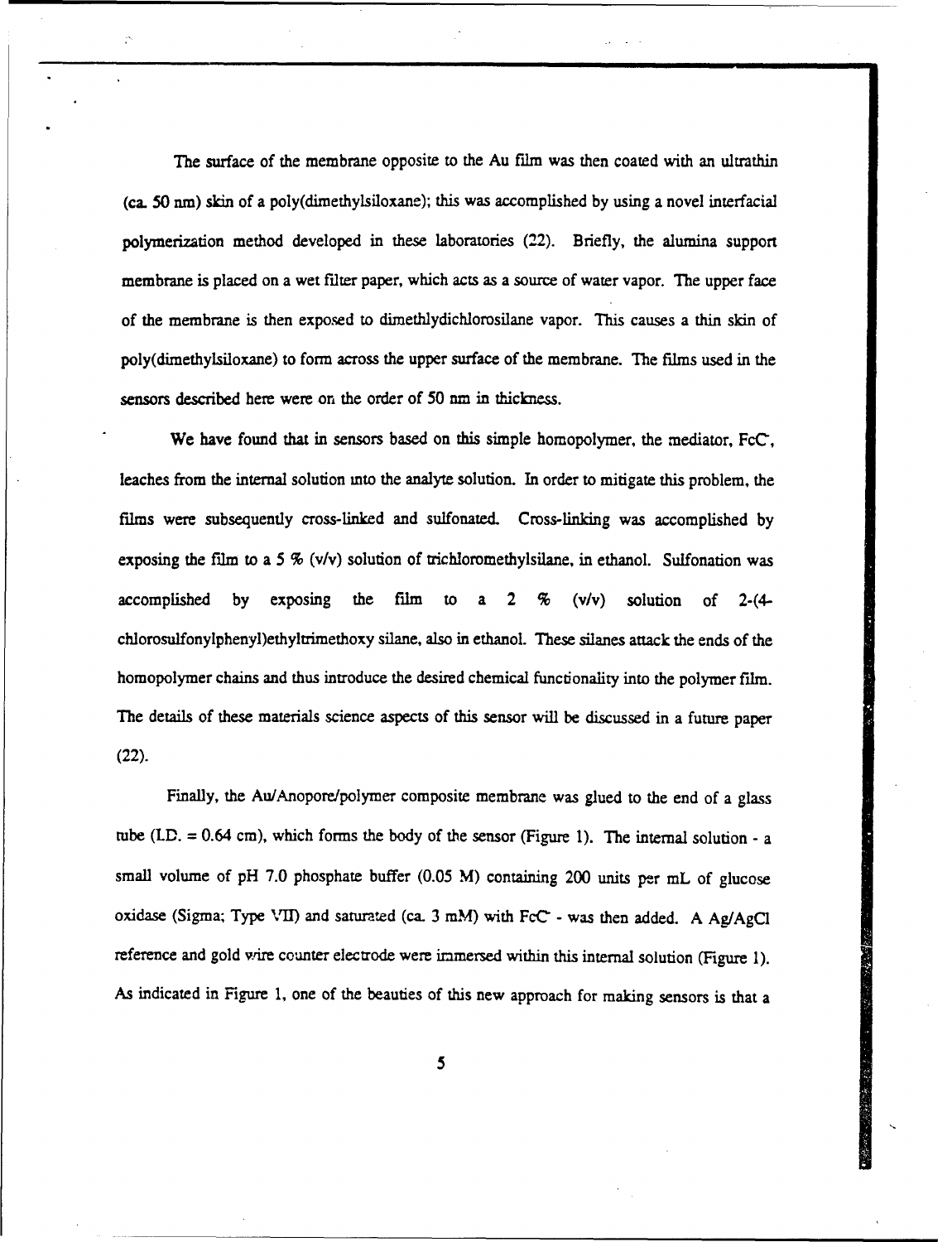totally self-contained sensing device is obtained; i.e. external electrodes are not required. In a sense, this design is like that of an ion-selective electrode (ISE) in that this glucose sensor contains an internal reference electrode. However, an ISE still usually needs an external reference electrode. The sensor design described here (Figure 1) requires no external electrodes.

Response Characteristics of the Pretotype Sensor. The response characteristics of these devices were probed using a variety of experiments; the most straight forward was a simple calibration experiment. The sensor was placed in a known volume (30.0 mL) of  $pH = 7.0$ phosphate buffer which initially contained no glucose. The potential of the Au film working electrode was then scanned through the mediator oxidation wave to obtain a cyclic voltammogram for the mediator confined within the internal solution. A typical voltammogram is shown as Curve **A** in Figure 2. Known volume increments of glucose solution were then added to the external "analyte" solution. The analyte solution was stirred continually. A voltammogram for the mediator was then obtained as before; a typical voltammogram is shown as Curve B in Figure 2. Note that the wave now has a catalytic appearance **(9)** due to the reaction between the oxidized mediator and FADH<sub>2</sub>; this electrochemistry has been described in detail by others (11,17,24-26). Calibration curves were obtained by plotting the difference between the maximum currents in Curves A and B vs. the concentration of glucose in the analyte solution (Figure 3).

The response time of the device was also investigated. This was accomplished via a potential-step experiment. The sensor was placed in a vigorously-stirred buffer solution that was initially devoid of glucose. The potential of the Au film working electrode was stepped from 0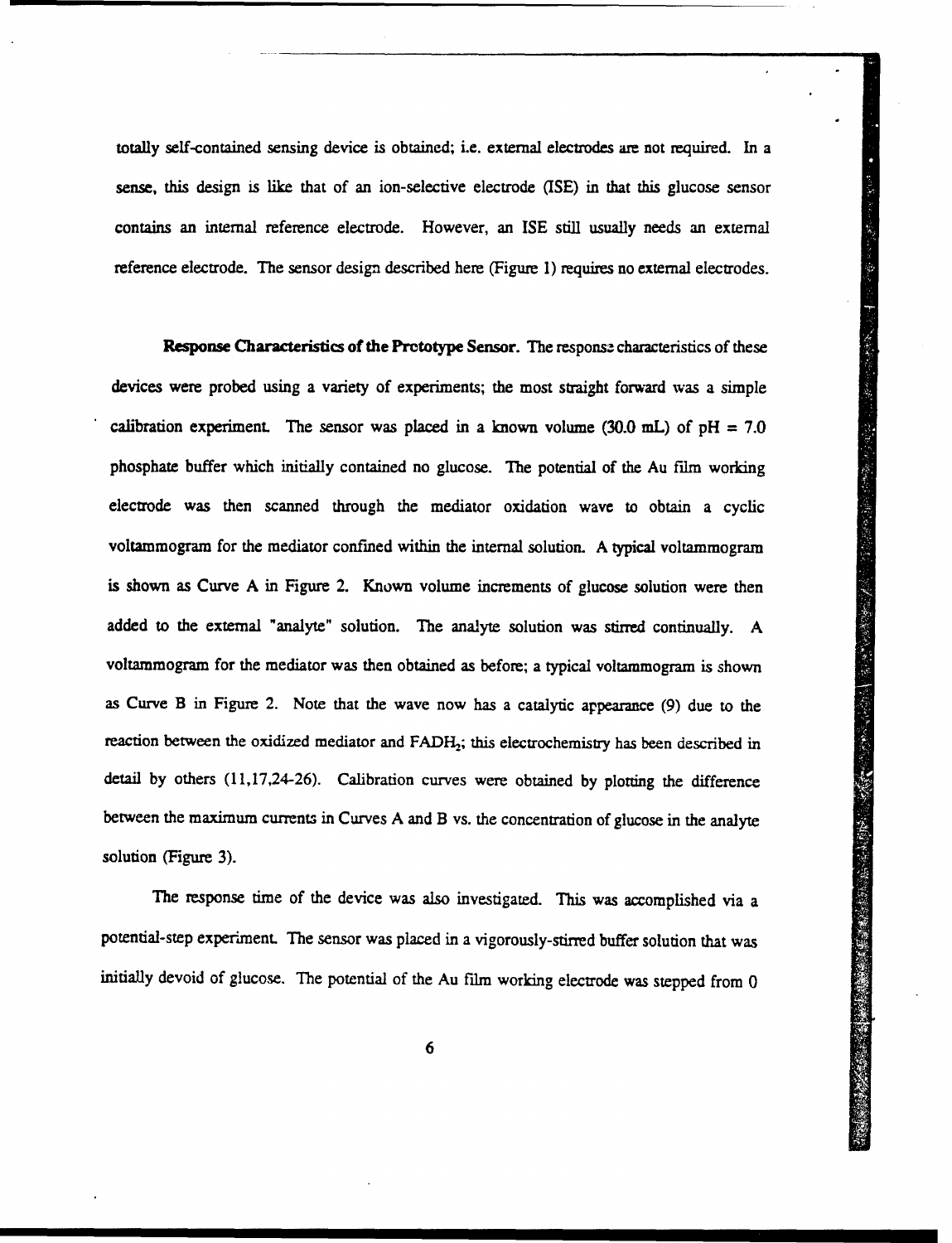V (no mediator oxidation) to +0.5 V, where the oxidation of the mediator in the internal solution occurred at the diffusion-controlled rate. (All potentials are reported vs. Ag/AgC1). The resulting current-time transient associated with mediator oxidation was recorded on an X-Y recorder. The potential was then returned to 0 V to re-reduce the mediator. A second (identical) potential step was then conducted. However, in this case, the external (analyte) solution was spiked with glucose 4.5 sec. after initiating the potential step. The current-time transient was again recorded. The response time of the sensor was obtained from the difference between the two transients.

Oxygen present in the analyte solution presents a potential problem for enzyme/mediatorbased sensors of this type. This is because  $O_2$  can also oxidize FADH<sub>2</sub>. Thus, if the  $O_2$ concentration in the analyte solution changes during an analysis, the response of the device to glucose (via the mediator-oxidation route) will also change. Various schemes for circumventing this problem have been devised (10). We expected that our sensors would be less susceptible to changes in  $O_2$  concentration in the analyte phase, because the electrochemistry occurs in the internal solution which is always exposed to air. To test this premise, we obtained voltammograms for the mediator with the sensor in contact with an air-saturated and a degassed analyte solution. As will be shown below, this sensor is nearly insensitive to changes in  $O<sub>2</sub>$ concentration in the analyte solution.

## Results and **Discussion**

The primary function of the ultrathin film composite membrane in this simple prototype sensor is to confine the internal solution components. This necessitates that the ultrathin polymer film

**中国語 医卵巢病毒 人間 医体膜神经神经**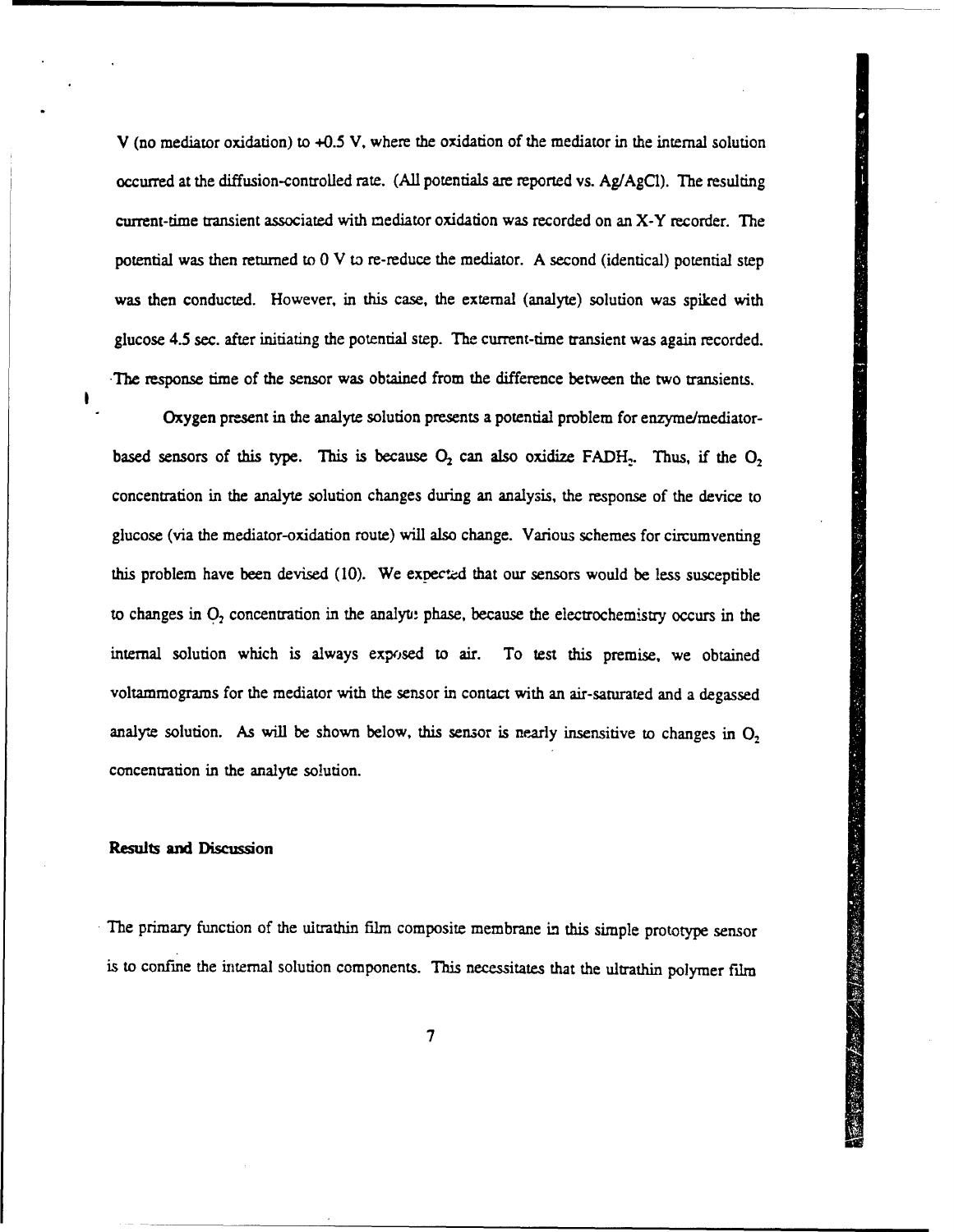is completely defect-free. We have probed for defects in the films used **here** by looking for glucose oxidase in the analyte solution. If defects of the size of the glucose oxidase molecule (160,000 - 186,000 M.W. or ca. 4.3 **nm** in diameter) (27-29) were present in these films, the enzyme would leak freely into the analyte solution. However, no glucose oxidase could be, detected (electrochemically) in the analyte solution, even after overnight exposure of the sensor to this solution. These results show that the ultrathin films used here have essentially no (i.e. an undetectable number of) defects that are larger than ca. 4.3 nm. While not evaluated in these preliminary investigations, this lack of transport of proteins should also be useful in ke ping proteins that might be present in the analyte solution from entering the internal solution. Hence, the ultrathin film composite membranes used here have a rudimentary *sized-based selectivity.*

*Chemical selectivity* was also built into these films so as to minimize transport of the FcC through the film; this was accomplished by sulfonating and cross-linking the films. While this approach dramatically lowered the rate of FcC transport, trace concentrations of FcC could be detected (electrochemically) in the analyte solution after several hours of exposure of the sensor to this solution. This problem could be further mitigated, or perhaps eliminated, by increasing the molecular weight and the anionic charge of the mediator. Alternatively, the film chemistry could be changed. For example, recent work has shown that FADH<sub>2</sub> can give its electrons directly to the doped form of polypyrrole; i.e. a mediator is not necessary (30). We have recently developed an interfacial polymerization method to synthesize ultrathin film composite membranes based on polypyrrole and its derivatives (3). This creates the exciting possibility of making a mediator-free glucose sensor of the thin film composite type.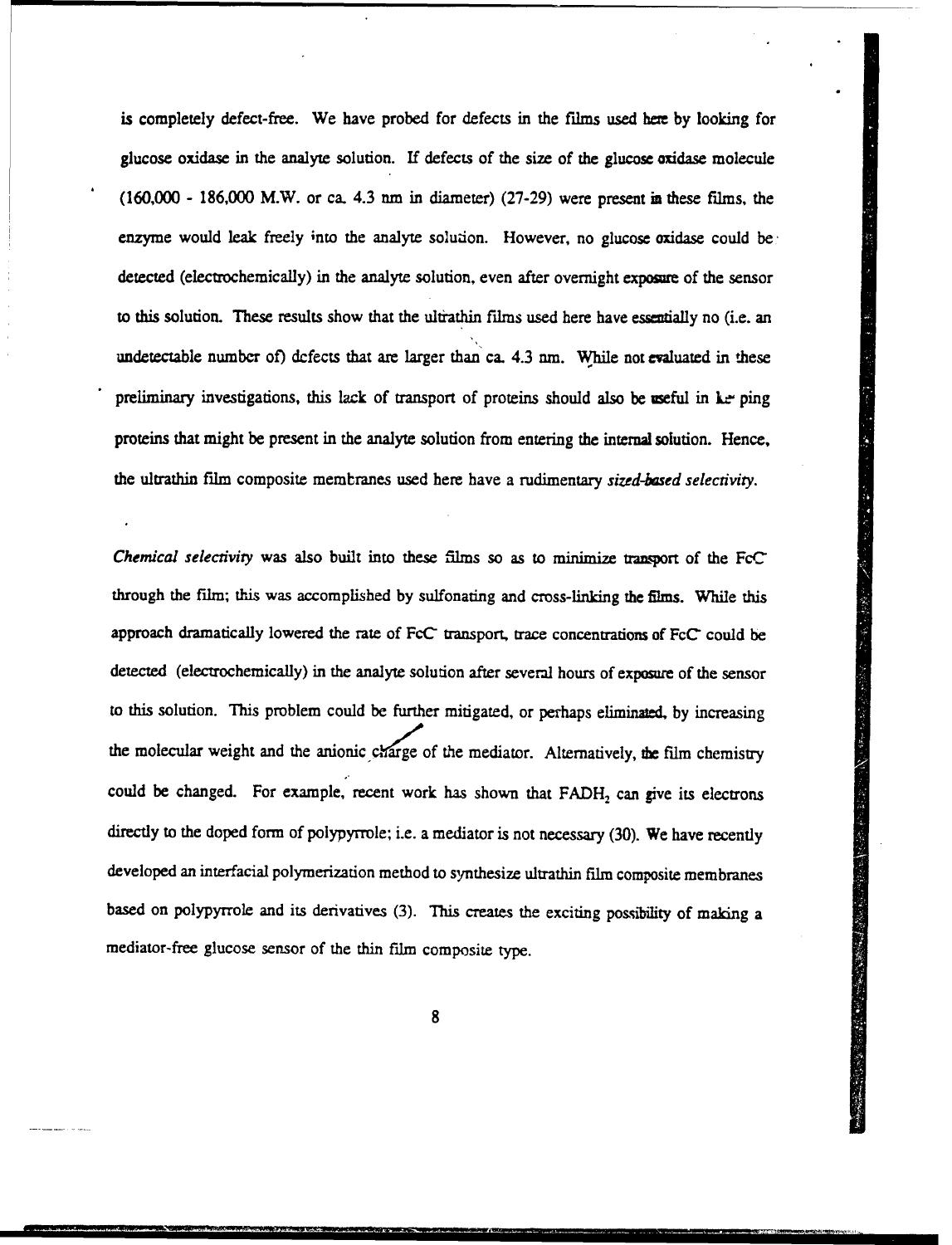The mediator-based chemistry used here to detect glucose is well know and interference from other molecules, that might be present in the analyte solution, have been studied in detail (10). For this reason (and because the primary object of the work, to date, has been to provide proof of concept for a general sensor design) we have not yet investigated the effects of these interferences on the response of this prototype sensor. It is important to point out, however, that a number of these potential intcrferents are anionic (10). Because the rates of anion transport in the sulfonated film used here is low (vide supra), this film should provide some level of protection against these anionic interferents.

A calibration curve for glucose is shown in Figure 3. As is typical for enzyme-based sensors of this type, this curve lhows a region of linear response at lower concentrations and a region of flattened response at higher concentrations (9,11,17,24-27,31). The reasons for these response characteristics have been discussed by others (9,11,17,24-27). The extent of the linear region can be adjusted by varying the concentration of mediator and glucose oxidase in the internal solution. The calibration curve shown in Figure 4 is linear throughout the physiological concentration range for glucose (4 to 5 mM for healthy patients and up to 20 m<sup>M</sup> for diabetics) (32,33).

The effect of the concentration of  $O_2$  in the analyte solution on the response of this prototype sensor is explored in Figure 4. Figure 4A shows voltammograms for the mediator when the electrode is in contact with a degassed analyte solution and Figure 4B shows analogous voltammograms when the electrode is in contact with an air-saturated analyte solution. In both cases mediator voltammograms for analyte solutions devoid of glucose (symmetrical wave) and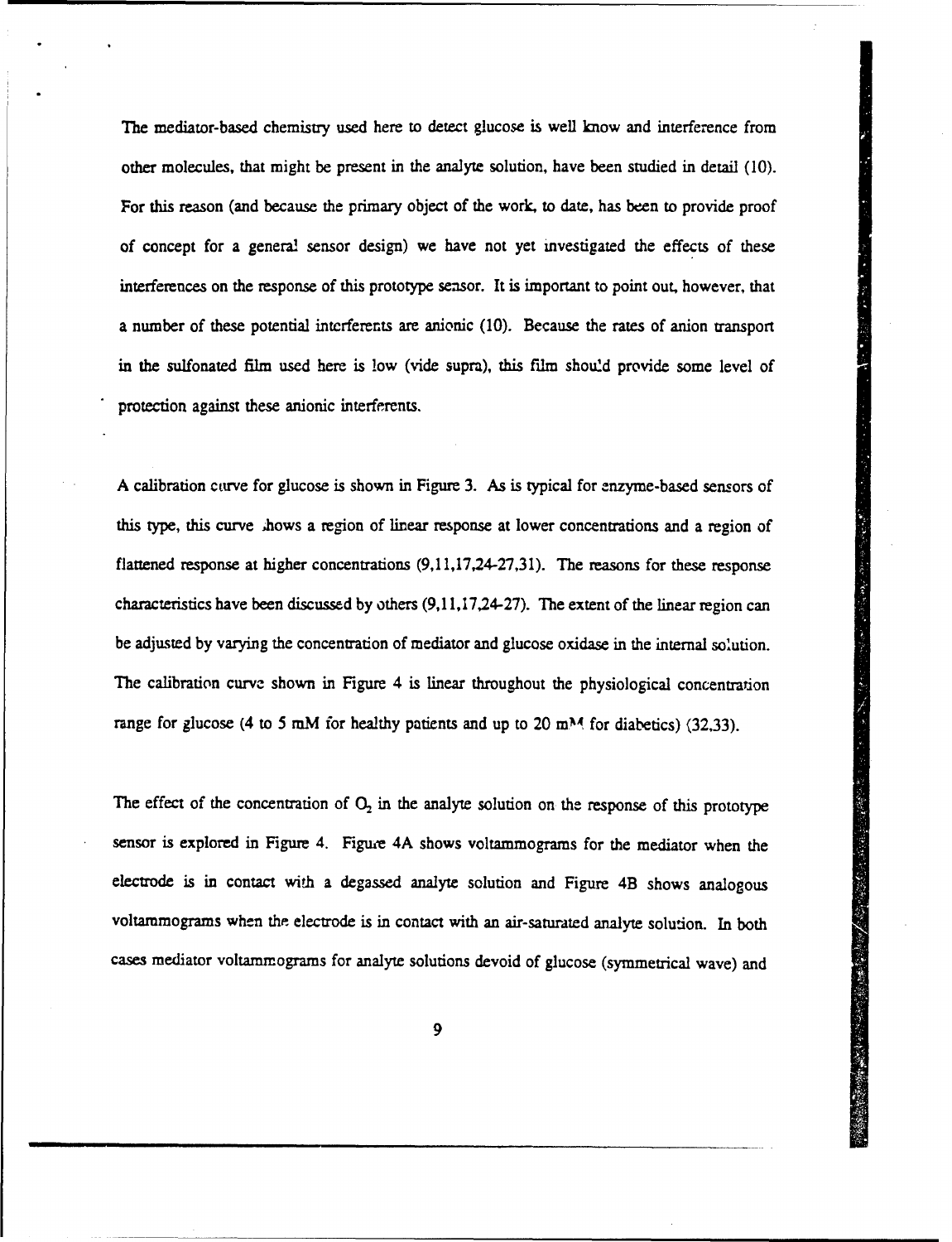in the presence of 2.0 mM glucose (catalytic wave) (9) are shown. As indicated pn.  $\epsilon$  i...ly, the analytical signal is just the difference between the maximum currents in the catalytic and conventional waves. In the air-saturated solution, this difference is  $24 \div \mu$ . *r.* degassed solution, this difference is 25.5 *ptA.*

These data show that this new glucose sensor is nearly insensitive to changes in  $\mathbf{G}_2$  concentration in the analyte phase. Indeed, the change in  $O_2$  concentration explored in Figure 4 represents the largest conceivable change (no  $O_2$  to the air-saturated value) that could be encountered in, for example, an in vivo experiment. In spite of this large change in the concentration of  $O_2$ , the analytical signal changed by only 4 per cent  $(11,17)$ . Analogous results were obtained at glucose concentrations as high as 30 mM. In essence, the  $O<sub>2</sub>$  present in the internal solution (where the electrochemistry occurs) acts as a buffer against changes in concentration of O<sub>2</sub>, in the external solution. Furthermore, if the internal solution is exposed to air, the rapid equilibration of this solution with  $O_2$  in the air insures a constant concentration of  $O_2$  in the internal solution. If, for a particular application, the device needed to be hermetically sealed, one could envision introducing an  $O_2$ -generating electrode into the internal solution to insure a constant  $O_2$ concentration in this solution.

Finally, one of the most important potential advantage of a sensor based on an ultrathin film composite membrane is fast response time. Figure 5 shows that extremely fast response is, indeed, observed with these simple prototype devices. The curve labeled "no glucose" is a current-time transient associated with a potential-step oxidation of the mediator within the internal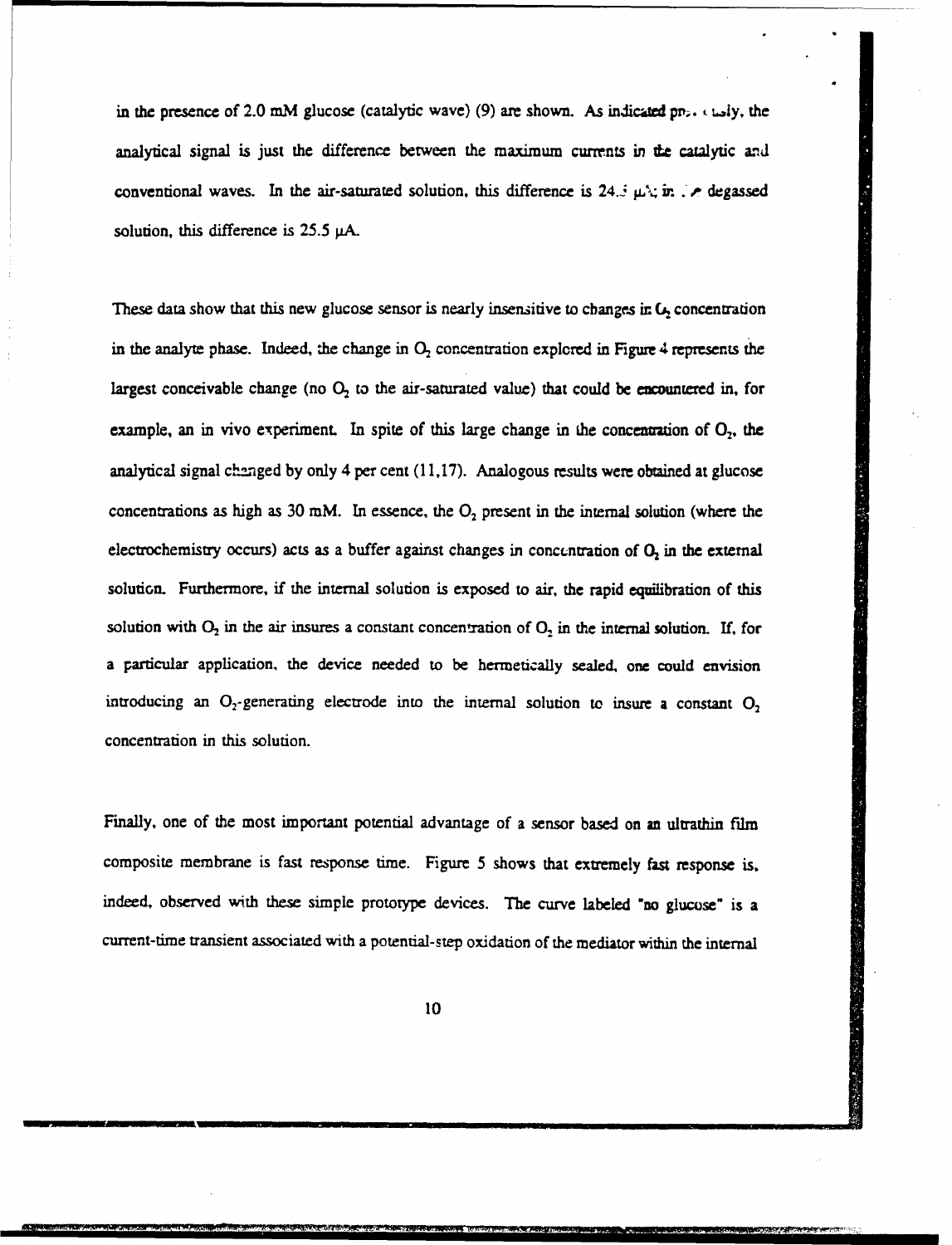solution, when the external (analyte) solution is devoid of glucose. A typical chronoamperometric decay of current with time is observed (34). The curve labeled "with glucose" is associated with an analogous potential step; however, in this case, the external solution was spiked with glucose 4.5 sec. after initiating the step. A steady-state signal to glucose is observed in less than two seconds. This is one of the fastest responses of any enzymebased glucose sensor to be described in the literature to date (11,35-37).

k •....•~~~~~~~ i ., , . . .... , , **...** ~~~~ .••, **...** ..... **..**. .. **.,, ... -.**~ **-.**-.....- **-.. <sup>1</sup>** , , .\_ ,q o . , ,,. • • • •• •, ... **,** .. . .... .. ...

**7, 7 , 7"**

### **Conclusions**

We have demonstrated a new concept in chemical sensor design - sensors based on ultrathin film composite membranes. We believe that this design is generic in that it should be amenable to other molecular recognition schcmes (38), other film chemistries (3-5,7), and other signal transduction processes (12-16). With regard to other film chemistries, we have developed four new interfacial polymerization methods for forming ultrathin film composite membranes (3-5,7). With these methods, films based on almost any conceivable chemistry could be fabricated for sensors of this type. Alternative transduction schemes might include fiber optic-based transducers (12- 16). For example, the molecular-recognition chemistry might produce a colored species which could be monitored by a fiber optic probe inserted into the internal sensing solution (16,39,40).

Furthermore, because the internal solution and transduction system can be easily removed from the body of the device (Figure 1), this sensor design creates the interesting prospect of using a single sensor body to make a variety of specific sensors. This design also allows for replenishing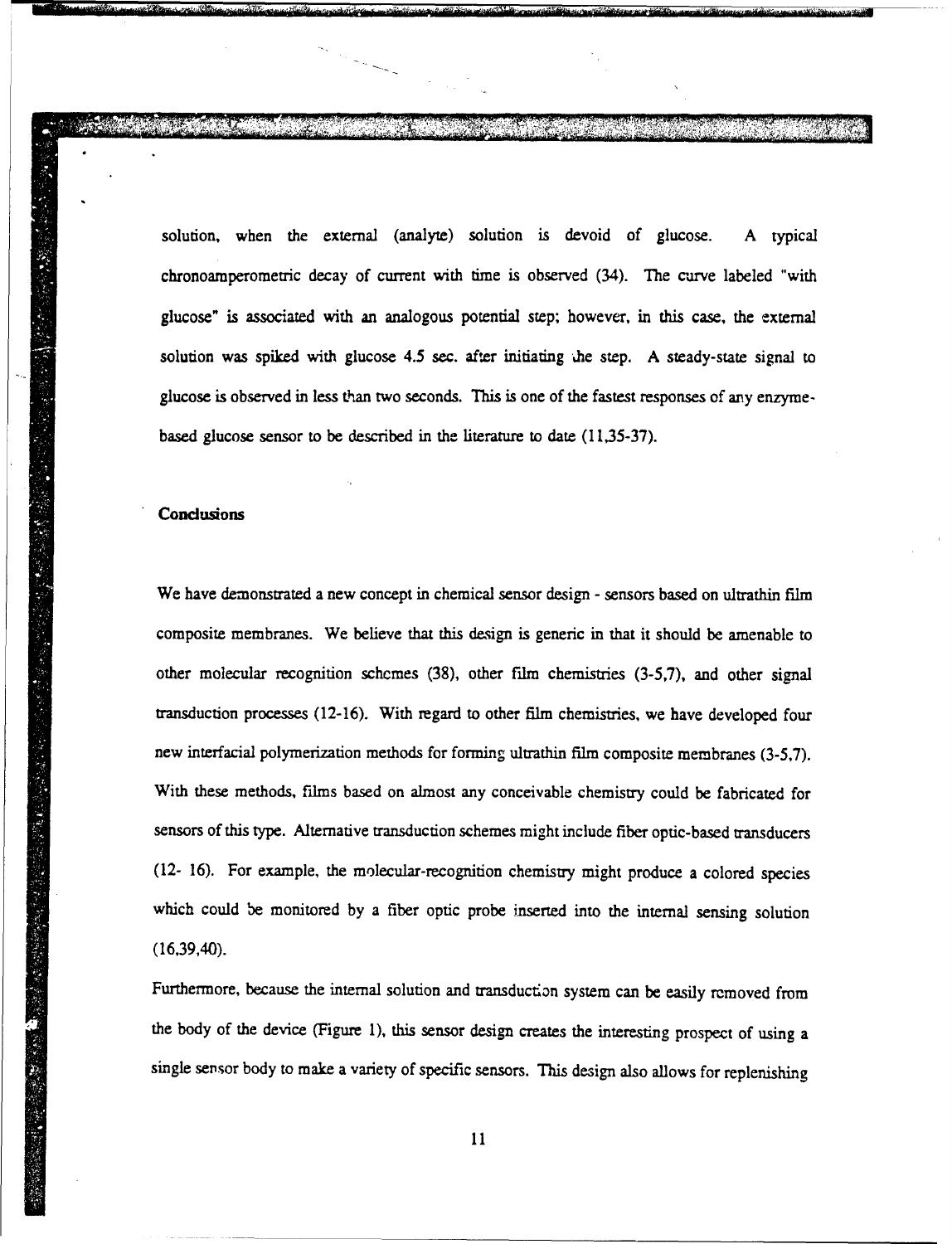and sampling of the internal solution. This capability could be built into the device by adding solution inlet and outlet lines. The internal solution could also be subjected to additional chemical analyses to detect species which partitioned through t;e membrane. In this sense, the sensor would resemble a microdialysis device (41). Finally, sensors based on thin film composites should also be easy to miniaturize. One approach might be to coat the thin film onto a microporous hollow fiber. As part of our membrane separation work we are developing methods to coat such hollow fibers with ultrathin polymer films (43). We believe that the ultrathin fi'm composite membrane is a promising and versatile approach for sensor design.

**ANG ANG KABUPATEN DI PARTIT** 

## Acknowledgments

This work was supported by the Office of Naval Research and the Air Force Office of Scientific Research. Barbara Ballarin was supported by the Ministero Dell'Universita' e Della Ricerca Scientifica e Tecnologica (Rome).

## Literature Cited

- (1) Baker, R. W.; Cussler, E. L; Eykamp, W.; Koros, W. J.; Riley, R. L; Strathmann, H. *Membrane Separation Systems* **-** *A Research & Development Needs Assessment,* Department of Energy: Washington, D.C., 1990; *Vol. 1,2;* DE90-011770.
- (2) Henis, J. M. S.; Tripodi, M. K. *J. Membr. Sci.* 1981, 8(3), 233-246.
- (3) Liang, W.; Martin, C. R. *Chem. Mater.* 1991, 3(3), 390-391.
- (4) Liu, C.; Martin, C. R. *Nature (London)* 1991, *352(6330),* 50-52.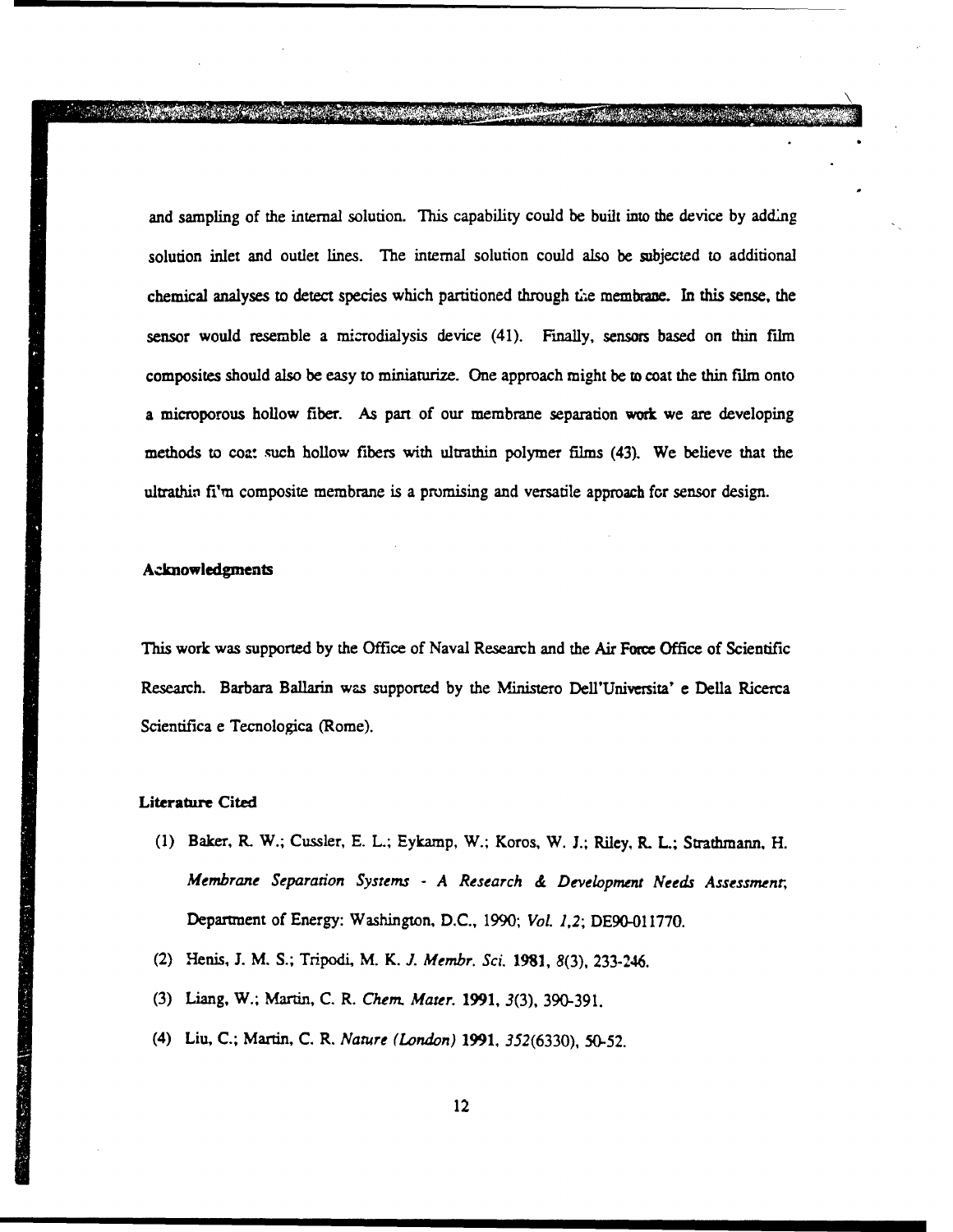- *(5)* Liu, C.; Espenscheid, M. W.; Chen, Wen-J.; Martin, C. R. *1. Am. Chem.* So **IM** 112(6), 2458.
- (6) Meares, P. In *Membranes in Gas Separation and Enrichment (4th BOC Priestly Conference);* Williams, A., Ed.; The Royal Society of Chemistry: London, 1986; Vol. 62, pp. 1-25.
- (7) Liu, C.; Chen, Wen-J.; Martin, C. R. *J. .Meinbr. Sci* **1992,** *65,* 113-128.

- (8) Pickup, 3. C.; Claremont, D. **J.** In *Hormone and Metabolic Research Supplement Series (Implantable Glucose Sensors* - *The State of the Art);* Pfeiffer, E. F.; Kerner, W., Eds.; Georg Thieme Verlag Stuttgart: New York, 1988; Vol. 20, pp. 34-36.
- (9) Foulds, N. C.; Lowe, C. R. *Anal. Chem.* **1988,** 60(22), 2473-2478.
- (10) Bindra, D. S.; Zhang, Y.; Wilson, G. S.; Sternberg, R.; Thevenot, D. R.; Moatci, D.; Reach, G. *Anal. Chem.* **1991,** 63(17). 1692-1696.
- **(11)** Hale, P. D.; Boguslavsky, L. L; Inagaki, T.; Karan, H. L; Lee, H. **S.;** Skotheim, T. A.; Okamoto, Y. *Anal. Chem.* **1991,** 63(7), 677-682.
- (12) Gunasingham, H.; Tan, Chin-H.; Seow, **J.** K. L. Anal. Chem. **1990,** 62, 755-759.
- (13) Schelp, C.; Scheper, T.; Buckmann, F.; Reardon, K. F. *Anal Chin. Acta* 1991, 255, 223-229.
- (14) Hughes, R. C.; Ricco, A. **I.;** Butler, M. A.; Martin, **S. J.** *Science* **1991,** 254(October 4), 74-80.
- (15) Krohn, D. **A.** *Fiber Optic Sensors: Fundamentals and Applications, Ist* ed.; Instrument Society of America: Research Triangle Park, NC, 1988.
- (16) Rao, B. **S.;** Puschett, **J.** B.; Matyjaszewski, K. *I. Appl.* Polym. *Sci.* **1991,** 43, 925-928.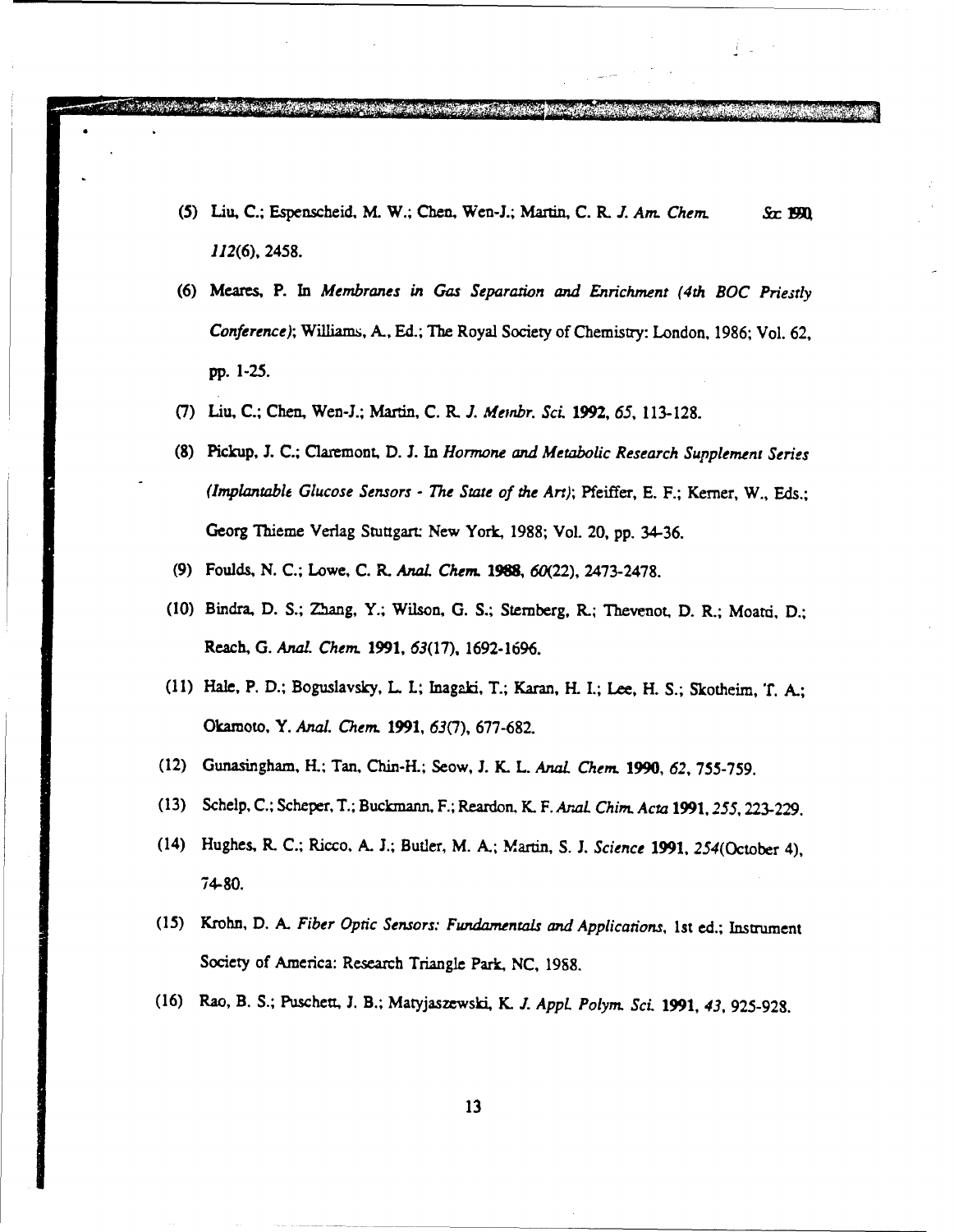(17) Cass. A. E. G.; Davis, G.; Francis, G. D.; Hill, H. A. **0.;** Aston, W. J.; Higgins, I. J.; Plotkin, E. V.; Scott, L. D. L.; Turner, A. P. F. *Anal. Chem.* 1984, *56,* 667-671.

Kabup (pinggirang pagkatan

- (18) Furneaux, R. C.; Rigby, W. R.; Davidson, A. P. *Nature* 1989, 337(6203), 147.
- (19) Van Dyke, L S.; Martin, C. R. *Langmuir* 1990, 6, 1118.

e (ang pangkalang mengelaki pangkalang pangkalang menggalang menggalang menggalang menggalang menggalang menggalang menggalang menggalang menggalang menggalang menggalang menggalang menggalang menggalang menggalang menggal

- (20) Chapman, B. *Glow Discharge Processes,* 1st ed.; John Wiley & Sons, Inc.: New York, 1980.
- (21) Colthup, N. B.; Daly, L H.; Wiberley. *Introduction to Infrared and Raman Spectroscopy,* 3rd ed.; Academic Press: New York, 1990.
- (22) Liang, W.; Stowe, S.; Martin, C. R. Unpublished results, March 1, 1992.
- (23) Goldstein, **J.** I.; Newbury, D. F; Echlin, P.: Joy, D. C.; Fiori, C.; Lifshin, E. *Scanning Electron Microscopy and X-Ray Microanalysis,* 1st ed.; Plenum Press: New York, **1981.**
- (24) Lange, M. A.; Chambers, J. Q. *Anal. Chim. Acta* 1985, *175,* 89-97.
- (25) Iwakura, C.; Kajiya, Y.; Yoneyama, H. *J. Chem. Soc., Chem. Commun.* 1988, 1019-1020.
- (26) Jonsson, G.; Gorton, L.; Petterson, L. *Electroanalysis* 1989, 1, 49-55.
- (27) Degam, Y.; Hefler, A. *J. Phys. Chem.* 1987, 91(6), 1285-1289.
- (28) Swoboda, B. E. P.; Massey, V. *The Journal of Biological Chemistry 1965, 240(5),* 2209-2215.
- (29) Nakamura, S.; Hayashi, S., Koga, K. *Biochim. Biophys. Acta* 1976, *445,* 294.
- (30) Koopal, C. G. J.; de Ruiter, B; Nolte, R. J. M. **J.** Chem *Soc., Chem. Commun,* 1991, 1691.
- (31) Malitesta, C.; Palmisano, F.; Torsi, L.; Zambonin, P. G. *Anal* Chem. 1990, 62(24), 2735-2740.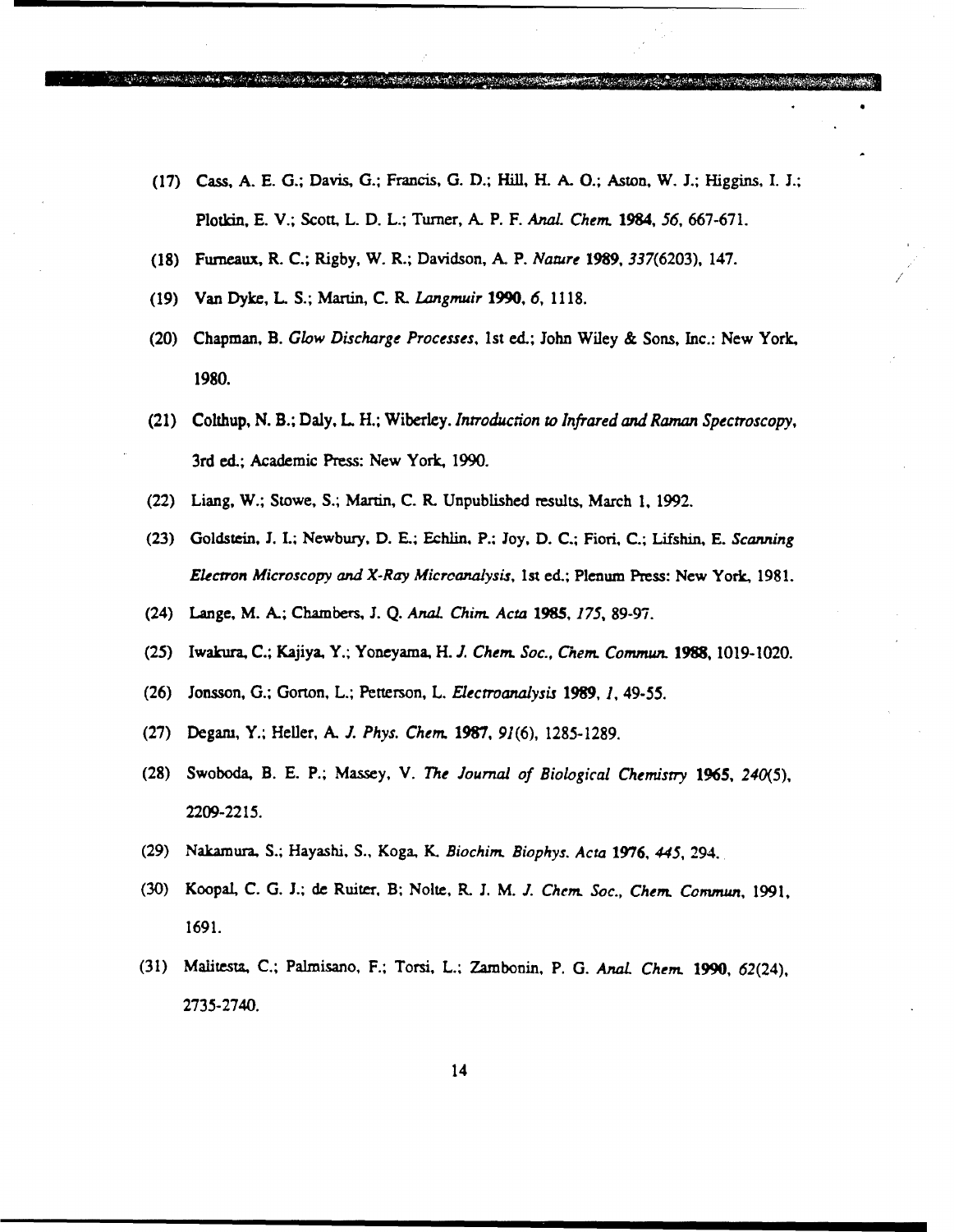- (32) Lehninger, A. L. *Principles of Biochemistry,* 1st ed.; Worth Publishers, Inc.: New York, 1982.
- (33) Ouellette, R. J. *Introduction to General Organic and Biological Chemistry,* 1st ed.; Macmillan Press, Inc.: New York, 1984; p. 470.
- (34) Bard, A. J.; Faulkner, L. R. *Electrochemical Methods: Fundamentals and Applications,* Ist ed.; John Wiley & Sons: New York, 1980.
- (35) Shimizu, Y.; Morita, K. *AnaL Chem.* 1990, 62(14), 1498-1501.
- (36) Bartlett, P. N.; Tebbutt, P.; Tyrrell, C. H. *Anal. Chem.* 1992, 64(2), 138-142.
- (37) Pishko, M. V.; Michael, A. C.; Heller, A. *AnaL Chem.* 1991, 63(20), 2268-2272.
- (38) Cammann, K. In *Hormone and Metabolic Research Supplemental Series (Implantable Glucose Sensors* - *The State of the Art);* Pfeiffer, E. F.; Kerner, W., Eds.; George Thieme Verlag Stuttgard: New York, 1988; VoL 20, pp. 4-8.
- (39) Moreno-Bonda M. C.; Wolfbeis, **0.** S.; Leiner, M. **J.** P.; Schaffar, B. P. H. *Anal. Chem.* 1990, 62(21), 2377-2380.
- (40) Mullen, K. L; Carron, K. T. *AnaL* Chem. 1991, *63(19),* 2196-2199.
- (41) Lunte, C. E.; Scott, D. **0.;** Kissinger, P. T. *Anal Chemn.* 1991, 63(15)., 773A-780A.
- (42) Martin, **C.** IL; Parthasarathy, A.; Brumlik, C. **J.;** Collins. G.; Li, L. ?resented at the **CU** Center for Separations Using Thin Films, Boulder, **CO,** Jan. 1992.

### List of figures

Figure 1 Schematic diagram of the prototype ultrathin film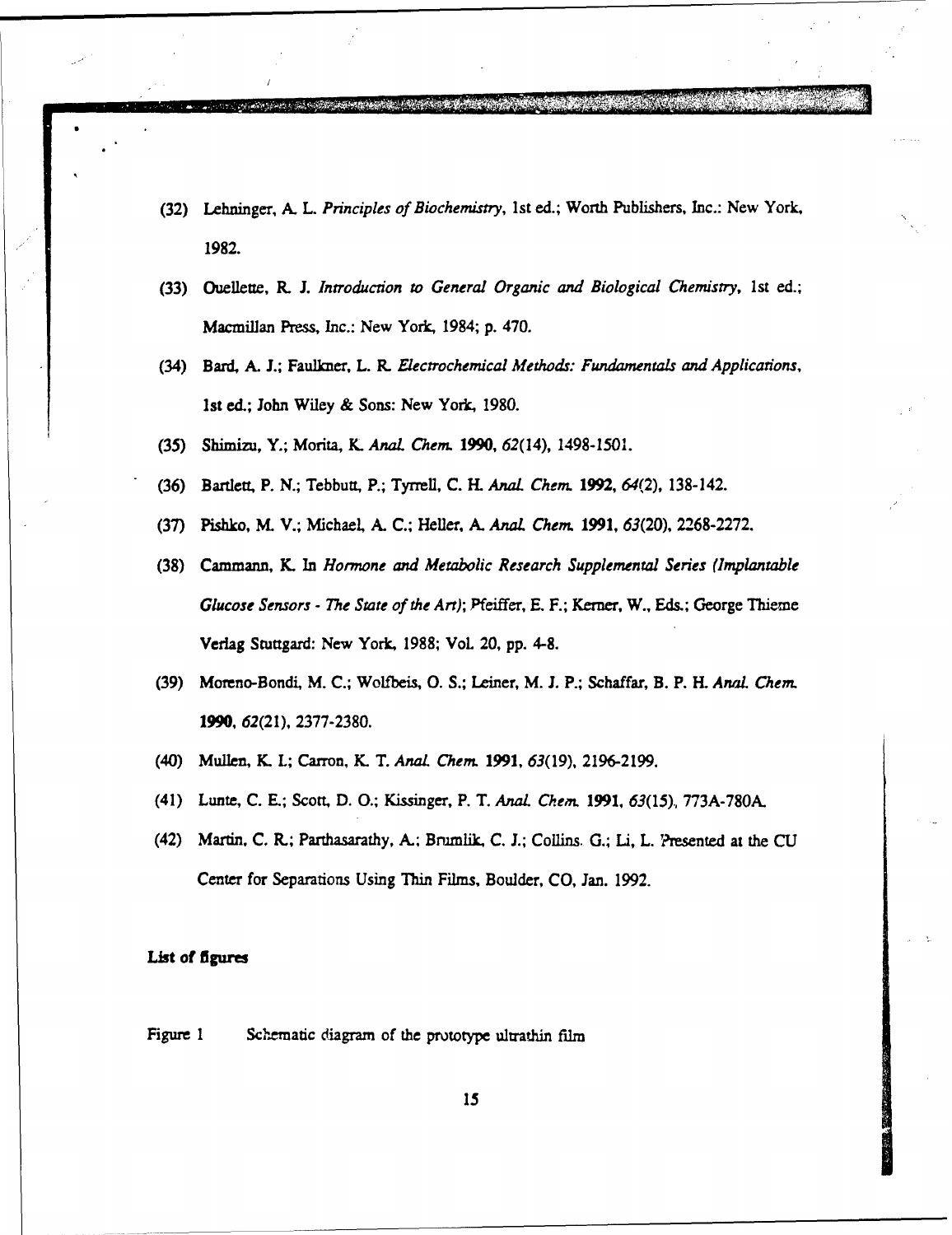composite membrane-based glucose sensor.

<u> 1999 - Jan Alexandro Alexandro Alexandro (</u>

| Figure 2 | Cyclic voltammogram for the mediator (A) in the absence of          |
|----------|---------------------------------------------------------------------|
|          | glucose and $(B)$ in the presence of glucose $(7 \text{ mM})$ .     |
| Figure 3 | Calibration curve for the prototype ultrathin film                  |
|          | composite glucose sensor. The regression coefficient                |
|          | for the linear region (up to $22 \text{ mM}$ ) is 0.995.            |
| Figure 4 | Cyclic voltammograms showing mediator voltammetric                  |
|          | waves in deaerated $(A)$ and air-saturated $(B)$ analyte solutions. |
| Figure 5 | Chronoamperometric experiment showing the response                  |
|          | time of the prototype glucose sensor.                               |

S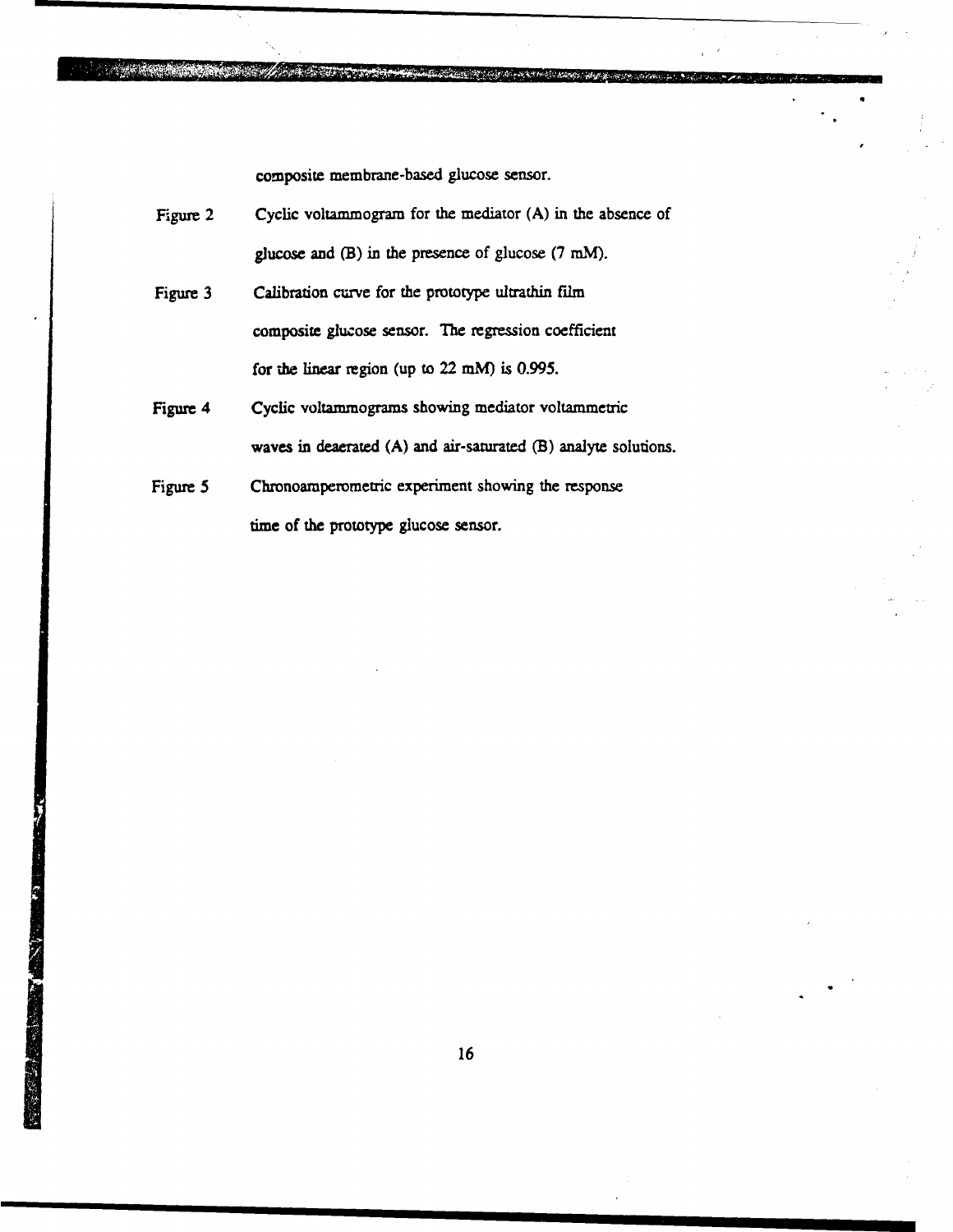



Schematic diagram of the prototype ultrathin film composite membrane-based glucose sensor.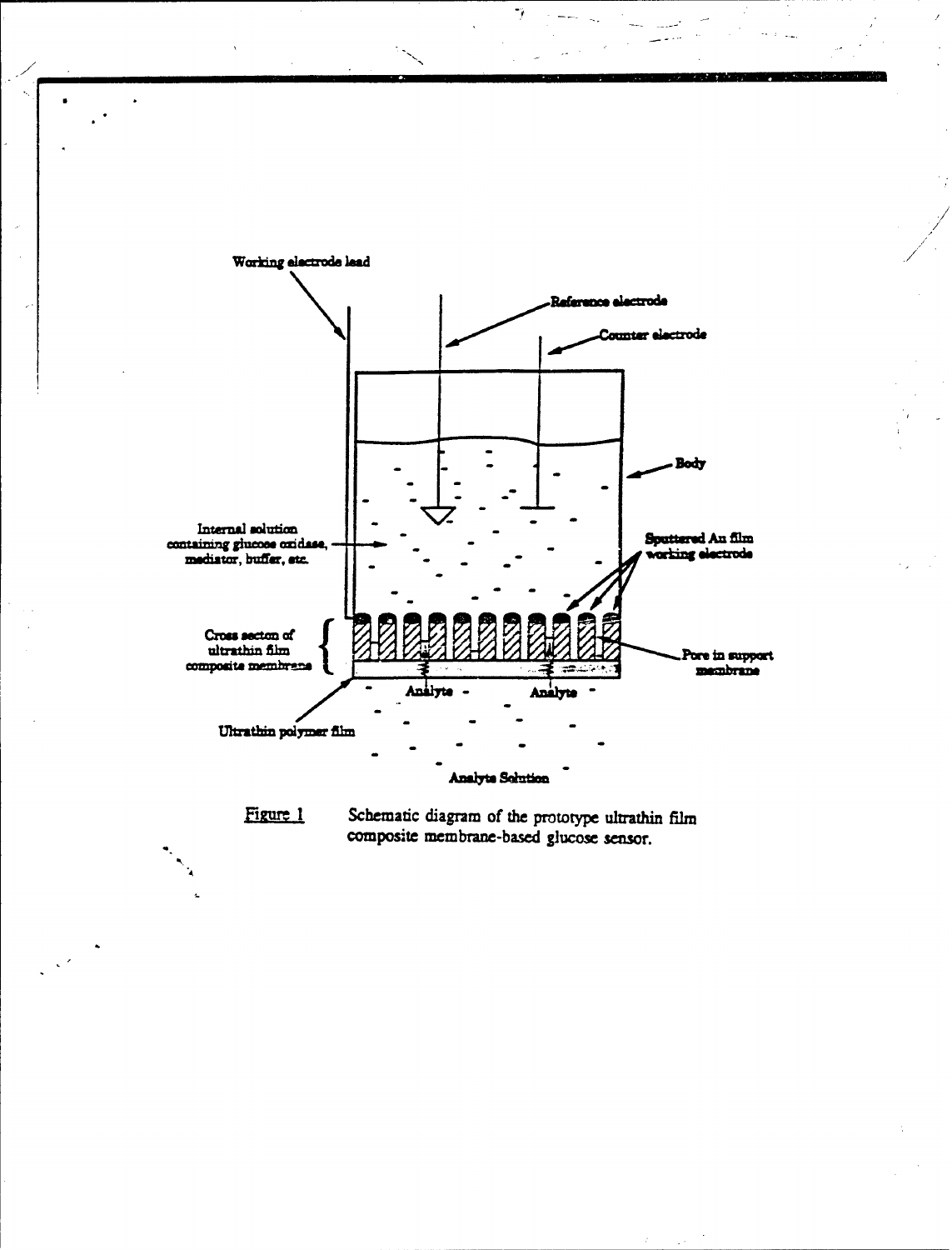

 $\sum_{i\in\{1,\ldots,n\}}$ 

 $\ddot{\phantom{a}}$ 

SK.

 $\hat{r}$ 

Figure 1 Schematic diagram of the prototype ultrathin film composite membrane-based glucose sensor.

 $\prime$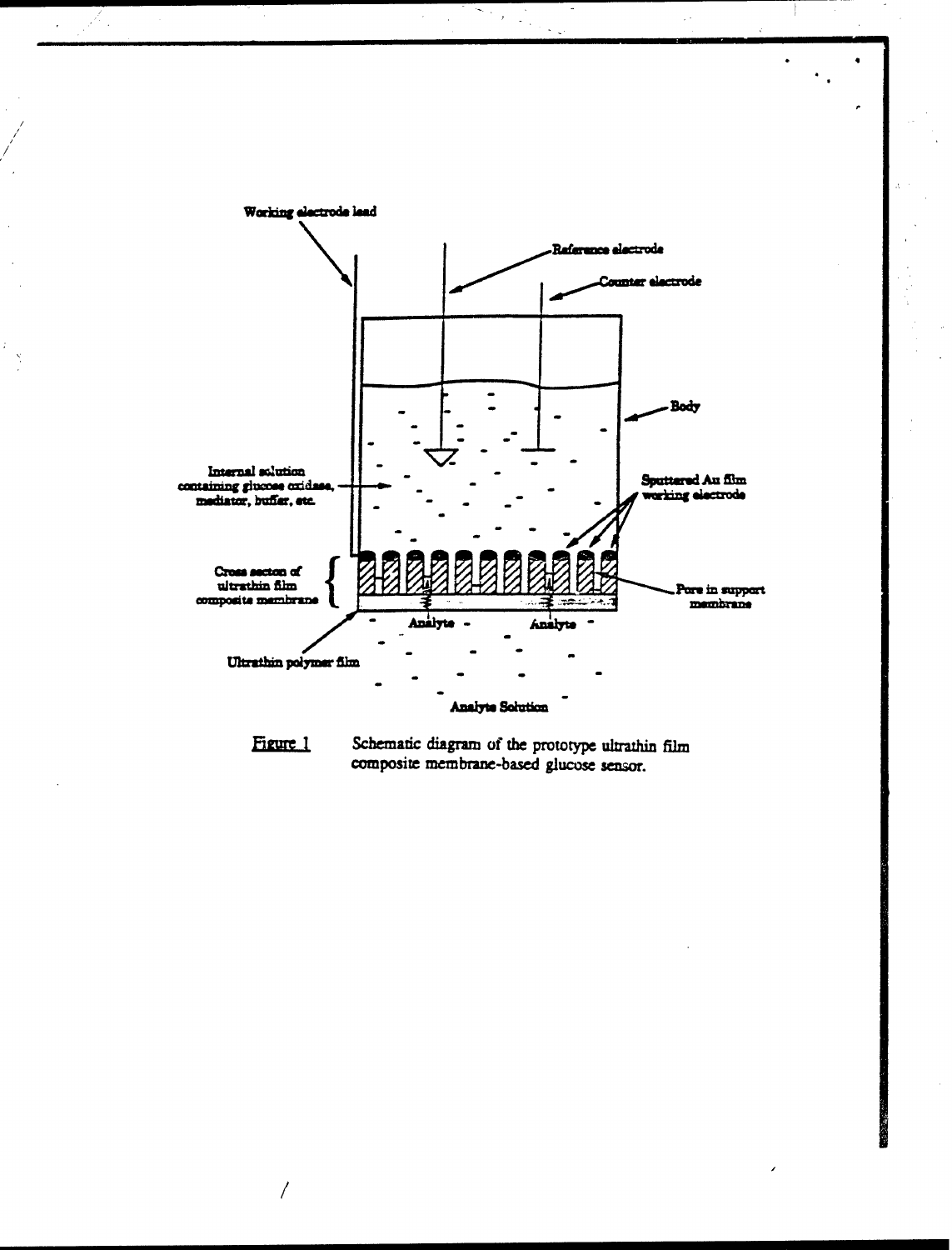

 $\overline{I}$